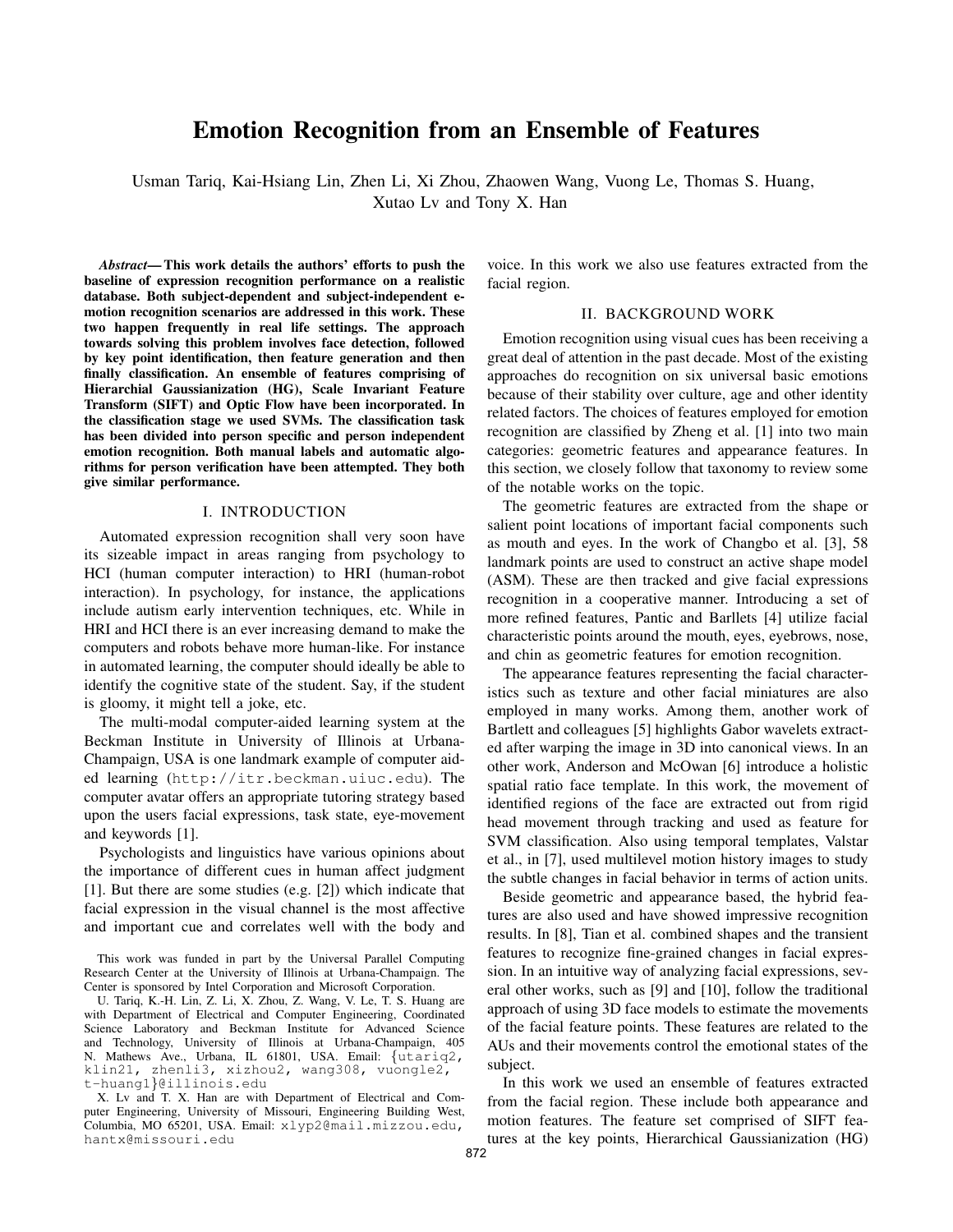features and motion features. Classification is carried out using SVMs. The final video emotion is computed based upon majority voting of detected emotion in the frames in the video. Our approach has proven its significance over the baseline methodology [12].

## III. DATABASE

The database used in this work is the GEMEP-FERA database [11] [12]. It consists of the video-recordings of 10 actors. They are displaying a range of expressions, while uttering the word 'Aaah', or a meaningless phrase. There are 7 subjects in the training data (3 males and 4 females). While the test data-set has 6 subjects. 3 out of those 6 are not present in the training set. The total number of videos in the training partition is 155 while that in the testing partition is 134.

There are five discrete, mutually-exclusive emotion categories that are staged in the database[12]. These categories are: Anger, Fear, Joy, Relief, and Sadness. Emotions are labeled on a per video basis. In the training partition each emotion appears 30-32 times.

## IV. PRE-PROCESSING

A number of pre-processing steps were carried out before the feature extraction phase. We observed interlacing [13] in the training videos. Thus de-interlacing [13] was performed for each video to improve image quality for feature extraction in the later stage. Specifically, we extracted two horizontal fields (one is comprised of odd lines and the other is of even lines) from each frame, and resize them to one half in the horizontal direction in order to keep the original aspect ratio. In this way, we obtained double the temporal resolution at the cost of losing one half of the spatial resolution.

After de-interlacing, the face area and location of the nose and two eyes on each frame are located by the Pittpatt face detection and tracking library [14],[15]. This area is then in-plane rotated so that the face will have straightened up pose.

On a located and straightened face, 83 facial feature points (on the face contour, eyes, nose and lips) are detected using an adaptation of active shape model (ASM). A selected subset of these points were later used for face alignment and local SIFT feature extraction steps. The extracted faces were aligned using five key points in a least square sense. These points include, two eye-corners, one nose-tip and two mouth corners. For extraction of motion flow features all detected key points were used.

# V. FEATURES

We extracted an ensemble of features from the faces detected in the training videos. These include SIFT at selected key points, HG features and motion (Optic Flow) features. Following sub-sections give a brief description of these features.

#### *A. Scale Invariant Feature Transform(SIFT)*

Since its inception, SIFT [16] has proven its significance in a vast majority of applications in computer vision. We extracted SIFT descriptors on 7 selected key points. This subset of points consisted of the following: one point at the center of each eye, one point on the nose base and 4 points around the lips (two points at the lip corners and two points at the centers of upper and lower lips). The SIFT descriptor extracted on these points was concatenated into one long vector (resulting into a  $128 \times 7 = 896$  dimensional feature vector). These points were selected based upon their better performance on the training data.

#### *B. Hierarchical Gaussianization*

Hierarchical Gaussianization (HG) proposed recently [17] is able to capture both the appearance and locality information and has shown remarkable performance in several image classification applications, such as object recognition, natural scene classification and face recognition. First, each image is encoded as an ensemble of overlapped patches The global distribution of the patches for the whole corpus is modeled by a Gaussian Mixture Model (GMM) Then we learn an image-specific GMM through maximum a posterior criterion. Given an image-specific GMM, each patch of the image is soft assigned to a Gaussian component with respect to a posterior probability. The statistics are then concatenated into one long vector. Finally, a supervised dimension reduction technique called Discriminant Attribute Projection (DAP) is applied to remove noise directions and to further enhance the discriminating power of our representation. The detailed description of HG feature can be found in [17].

# *C. Motion feature*

From our experiments, motion feature for a frame (computed using optical flow) is also helpful to increase the classification accuracy. We used local statistics of the optical flow of the regions of interest as the motion feature. Here optical flow estimation is used to compute an approximation to the motion field from the intensity difference of two consecutive frames. The main concern of using optical flow feature is that it usually requires heavy computational loading. For this reason we use the algorithm implemented on GPU [18] which could extremely decrease computation time.

The motion feature is extracted with the follow procedure: 1) compute motion vector of each pixel using optical flow computation algorithm; 2) rotate the optical flow field to aligned the optical flow with the key points; 3) crop out the seven regions of interest including two Eyebrows, two eyes, nose, mouth and the residual part of the face using the key points (The regions of interest are derived by connecting the key points around each region.); 4) compute means and variances of horizontal and vertical components of the optical flow of each region of interest. The final motion feature will have 28 dimensions for one frame.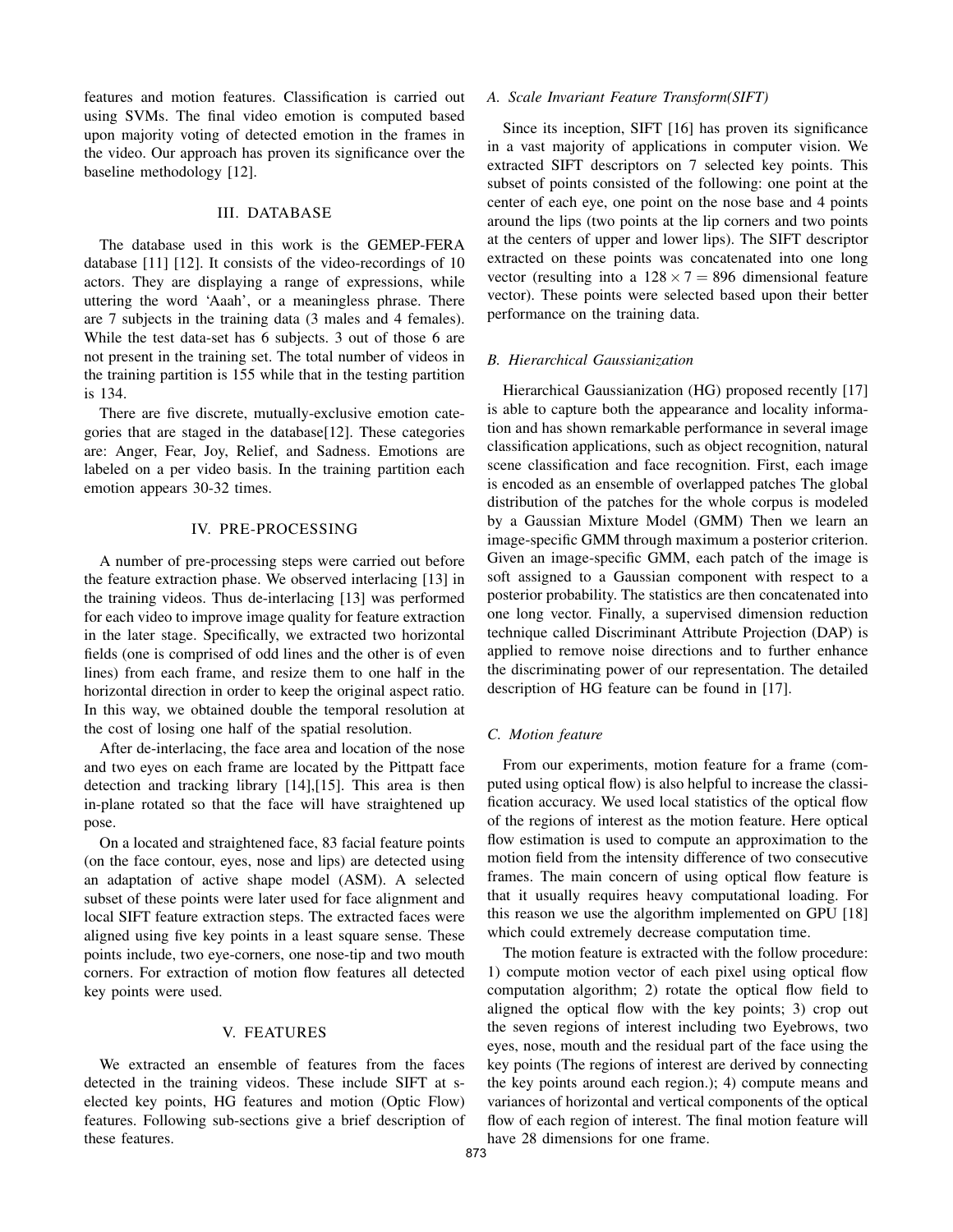#### VI. CLASSIFICATION

The feature vectors for the frames from the training set, obtained by the concatenation of the features outlined in the precious section, were fed into SVM classifiers for training. The frames in which no face was detected or where the motion feature was not available were left out in both the training and testing stages. An image specific approach was primarily adopted. The final decision was done on the basis of majority voting.

A hierarchial approach was followed for expression classification. Thus person specific and person independent classifiers were trained. First it was identified whether the subject appearing in the given test video also appears in the training. If it did, it was found which one it was. Based upon the decision, person specific or person independent classifier was used. Both the manual and automated person ID and verification were experimented with (since manual person ID was allowed). It turns out that both give similar performance for expression recognition.

# *A. Person ID and Verification*

Since a hierarchial approach is adopted, so classifiers were needed for automated person identification and verification. SVMs ([19] and [20]) with holistic features were used. Images, resized to  $32 \times 32$ , were used as features in this stage.

To find out whether the subject in a video was in the training set or not; we trained probability models using leave-one-video-out (classifier 'A') and leave-one-subjectout (classifier 'B') on the original training set using linear SVMs [19] for person identification. The frames from the video, which was left during training, were fed into the two classifiers (classifiers 'A' and 'B') for testing. The probability outputs from both of these classifiers were sorted. Since there were 7 classes (subjects) for classifier 'A', the sorted probability outputs from this classifier were truncated to six largest probability values. The sorted probability outputs from classifier 'B' (6 outputs as there were 6 classes) served to represent the case when the subject was not in training. Also the remaining sorted probability values from 'A' gave examples of probability values when the subject was indeed present in training. This was repeated for all the videos in training set.

The hypothesis for such an approach was that if the subject does appear in the training set then the probability values for the actual class (actual subject) would be very high and the rest will be quite small. On the contrary, the probability values would not too high for one particular class if the subject does not appear in training.

After obtaining the probability values for each frame (where face was detected) in each video in the training set, as outlined above, an SVM classifier was trained. This was a binary classifier (classifier 'C'), that would decide if a subject appeared in the training set or not. Since the decision was to be made at the video level, a majority voting decision criterion was adopted.

Once if it was established if a person in a video did appear in the training set; another classifier was used to establish its person ID (classifier 'D'). All the frames from the training set were used for training SVMs [20]. The parameters were tuned by adopting a leave-one-video out approach on the training set.

The above two stage classification procedure verifies the origin of the subjects and finds correctly the person ID of 129 out of 134 videos in test data-set. The five error cases all stem from the classifier 'C'. Four of the videos containing subjects who did not appear in the training set were labeled otherwise. While one video which contained a subject who appeared in the training was labeled otherwise.

Since manual person ID labeling was permitted, for the manual ID case, the videos were labeled manually to find out which videos contain subjects which appear in the training and what is their person ID.

# *B. Person Specific Results*

This section details the results of the person specific classification. This approach was adopted for the videos of the subjects who were present in the training set. The 'presentor-absent' decision was done using manual or automated process. Then a classifier trained on the videos of a particular subject in the training data-set was selected, based upon the person ID. There were seven subject-wise multi-class SVM classifiers (corresponding to seven subjects in the training set). Also there were 54 such videos in the test set, where the subjects appeared in the training set as well.

The confusion matrix for the results with manual person ID is given in table I; while for the results with automated person ID and verification is given in table II. A comparison with the F1 scores in the baseline results is given in table III.

# *C. Person Independent Results*

If the subject in a test video is not found to be present in the training stage (by manual or automated person ID), then we resort to the person independent results. There were 80 such videos in the test set, where the subjects did not appear in the training set. The classifier here is again a multi-class SVM. It is trained on all the feature vectors extracted from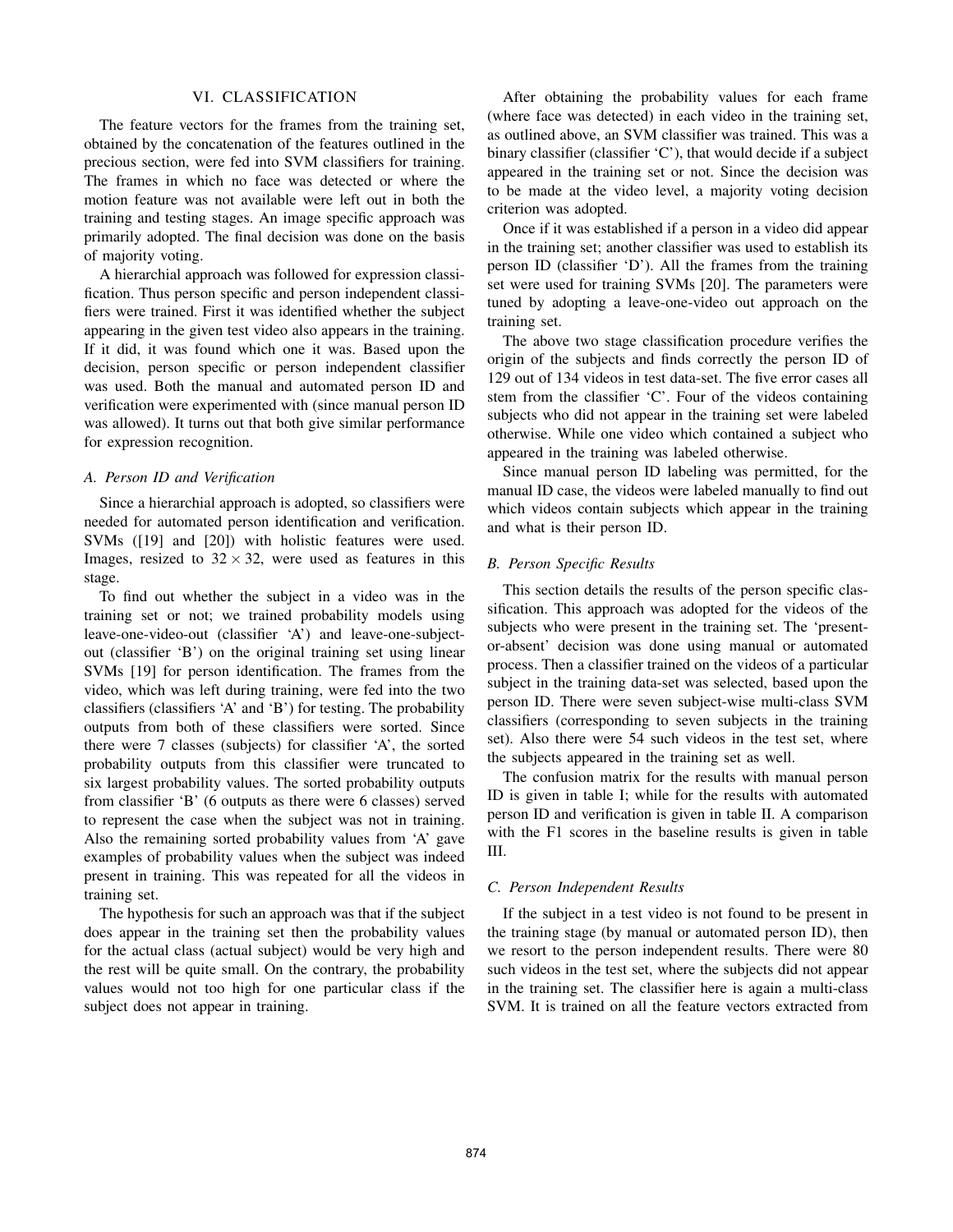#### TABLE I

CLASS CONFUSION MATRIX FOR PERSON SPECIFIC EXPRESSION RECOGNITION CLASSIFICATION (WITH MANUAL PERSON ID)

| Person Specific<br>classifiers with<br>Manual ID |         | Ground Truth |      |          |          |              |  |
|--------------------------------------------------|---------|--------------|------|----------|----------|--------------|--|
|                                                  |         | Anger        | Fear | Joy      | Relief   | Sadness      |  |
|                                                  | Anger   | 13           |      |          |          |              |  |
| Predicted                                        | Fear    |              | 10   | $\Omega$ | $\Omega$ |              |  |
|                                                  | Joy     |              |      | 11       | $\Omega$ |              |  |
|                                                  | Relief  |              |      | 0        | 10       | $\mathbf{0}$ |  |
|                                                  | Sadness |              |      |          |          | 10           |  |

# TABLE II

CLASS CONFUSION MATRIX FOR PERSON SPECIFIC EXPRESSION RECOGNITION CLASSIFICATION (WITH AUTOMATED PERSON ID AND VERIFICATION)

| Person Specific<br>classifiers with<br>Auto. ID |         | Ground Truth |          |          |        |         |  |
|-------------------------------------------------|---------|--------------|----------|----------|--------|---------|--|
|                                                 |         | Anger        | Fear     | Joy      | Relief | Sadness |  |
|                                                 | Anger   | 13           | $\Omega$ | $\Omega$ |        |         |  |
| Predicted                                       | Fear    |              | 10       | 0        |        |         |  |
|                                                 | Joy     |              |          | 11       |        |         |  |
|                                                 | Relief  | 0            |          | $\Omega$ | 10     |         |  |
|                                                 | Sadness |              |          | 0        |        | 10      |  |

| TABLE III                                                  |
|------------------------------------------------------------|
| COMPARISON IN TERMS OF F1 SCORES WITH THE BASELINE RESULTS |
| FOR PERSON SPECIFIC RESULTS                                |

| Emotion        | <b>Baseline</b> | Manual P.ID | Automated P.ID |
|----------------|-----------------|-------------|----------------|
| Anger          | 0.92            | 1.0         | 1.0            |
| Fear           | 0.4             | 1.0         | 1.0            |
| Joy            | 0.73            | 1.0         | 1.0            |
| Relief         | 0.7             | 1.0         | 1.0            |
| <b>Sadness</b> | 0.9             | 1.0         | 1.0            |
| Average        | 0.73            | 1.0         | 1.0            |

the training data-set. The parameters are tuned using a leaveone-subject out training procedure on the training data-set.

The confusion matrix for the results with manual person ID is given in table IV; while for the results with automated person ID and verification is given in table V. A comparison with the F1 scores in the baseline results is given in table VI.

TABLE IV CLASS CONFUSION MATRIX FOR PERSON INDEPENDENT EXPRESSION RECOGNITION CLASSIFICATION (WITH MANUAL PERSON ID)

| Person Indep.<br>classifier with |         | Ground Truth |      |     |        |         |  |
|----------------------------------|---------|--------------|------|-----|--------|---------|--|
| Manual ID                        |         | Anger        | Fear | Joy | Relief | Sadness |  |
|                                  | Anger   | 9            | 2    | 0   | 0      |         |  |
| Predicted                        | Fear    |              |      | 0   |        |         |  |
|                                  | Joy     | 3            |      | 19  |        | 0       |  |
|                                  | Relief  |              |      |     | 12     |         |  |
|                                  | Sadness | 2            |      |     | ↑      | 10      |  |

| TABLE V                                                  |
|----------------------------------------------------------|
| CLASS CONFUSION MATRIX FOR PERSON INDEPENDENT EXPRESSION |
| RECOGNITION CLASSIFICATION (WITH AUTOMATED PERSON ID AND |
| <b>VERIFICATION</b>                                      |

| Person Indep.<br>classifier with<br>Auto. ID |         | Ground Truth |      |          |        |         |  |
|----------------------------------------------|---------|--------------|------|----------|--------|---------|--|
|                                              |         | Anger        | Fear | Joy      | Relief | Sadness |  |
|                                              | Anger   | 9            |      |          | 0      |         |  |
| Fear<br>Predicted<br>Joy<br>Relief           |         |              | 2    | $\Omega$ |        |         |  |
|                                              |         | 3            |      | 18       |        | O       |  |
|                                              |         |              |      |          | 12     |         |  |
|                                              | Sadness | 2            |      |          | ി      | 10      |  |

# *D. Overall Results*

This section lists the combination of the results obtained from the person specific and person independent classification. The class confusion matrix for the results with manual person ID is given in table VII while for the results with automated person ID is given in table VIII. A comparison with the F1 score of the baseline results is also given in table IX. The overall, person specific and person independent classification rate is given in table X for manual person ID, while in table XI for automated person ID and verification.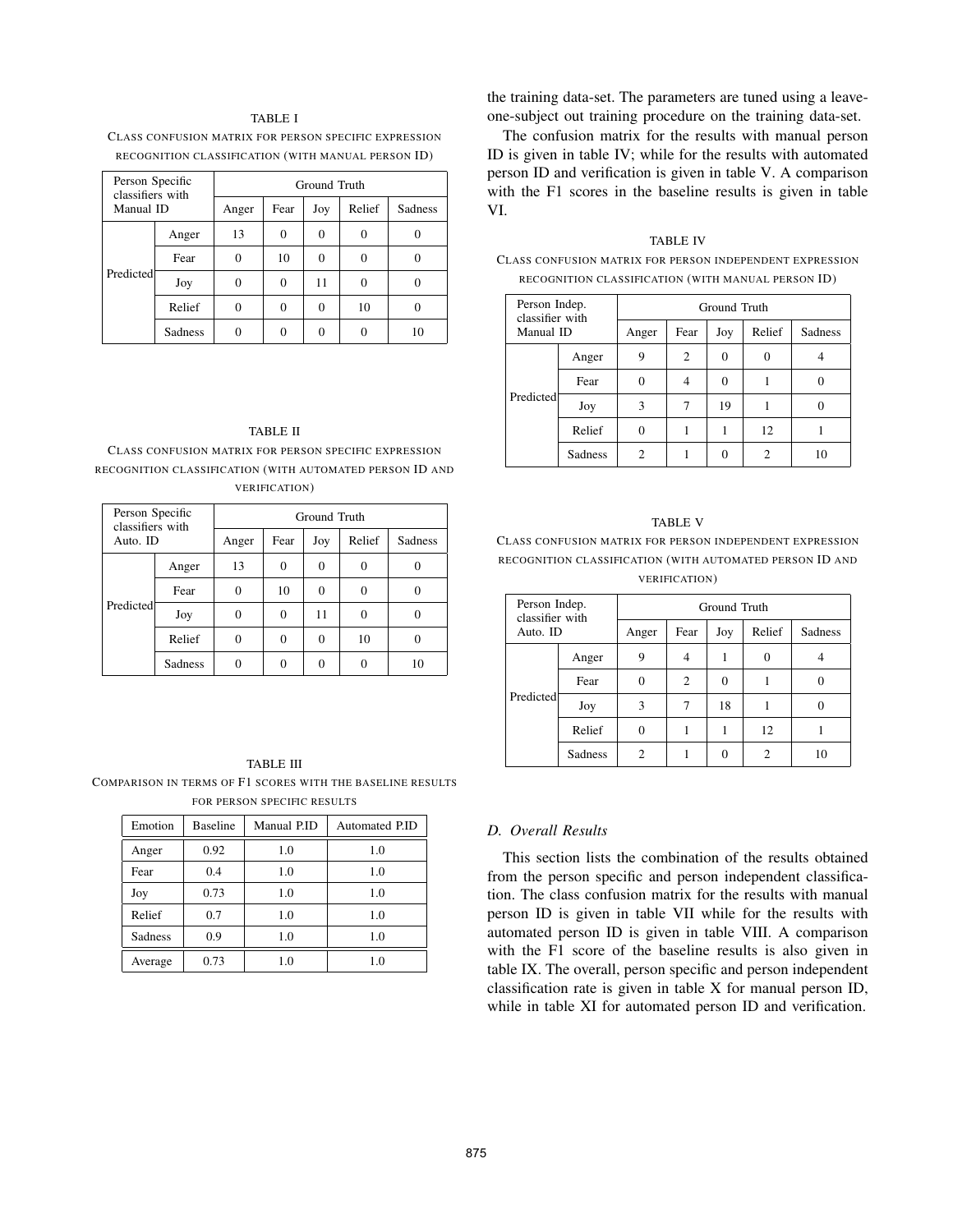#### TABLE VI

COMPARISON IN TERMS OF F1 SCORES WITH THE BASELINE RESULTS FOR PERSON INDEPENDANT RESULTS

| Emotion | <b>Baseline</b> | Manual P.ID | Automated P.ID |
|---------|-----------------|-------------|----------------|
| Anger   | 0.86            | 0.62        | 0.56           |
| Fear    | 0.07            | 0.4         | 0.22           |
| Joy     | 0.7             | 0.76        | 0.73           |
| Relief  | 0.31            | 0.77        | 0.77           |
| Sadness | 0.27            | 0.67        | 0.67           |
| Average | 0.44            | 0.64        | 0.59           |

TABLE VII CLASS CONFUSION MATRIX FOR OVER-ALL CLASSIFICATION (WITH MANUAL PERSON ID)

| Overall<br>classification<br>with Manual ID |         | Ground Truth |      |          |          |         |  |
|---------------------------------------------|---------|--------------|------|----------|----------|---------|--|
|                                             |         | Anger        | Fear | Joy      | Relief   | Sadness |  |
|                                             | Anger   | 22           | 2    | 0        | $\Omega$ |         |  |
| Predicted                                   | Fear    | 0            | 14   | $\Omega$ |          |         |  |
|                                             | Joy     | 3            | 7    | 30       |          |         |  |
|                                             | Relief  | 0            |      | 1        | 22       |         |  |
|                                             | Sadness | 2            |      | 0        | 2        | 20      |  |

# VII. DISCUSSION

The thing which stands out from the comparison outlined in tables III, VI and IX, is the substantial improvement over the baseline performance. For instance, the average F1 score is 1.00 for person specific classification as in table III compared to the average baseline score of 0.73 for person specific performance. It highlights one important aspect that emotion recognition becomes much easier, if one has the training examples of the same person. May be because, every person exhibits facial expressions in a slightly different fashion.

The person independent results are also much better than the baseline. For instance the average baseline F1 score for person independent results is 0.44 (table VI). Whereas, our performance is 0.64 (table VI). The same trend translates to the overall results. Our average F1 score for the overall results is 0.80, while the baseline average F1 score overall is 0.56.

Another thing worth mentioning is that the automated person identification and verification does not distort the results by a significant amount, mainly because the person ID is fairly accurate. It reduces the average overall classification

#### TABLE VIII

CLASS CONFUSION MATRIX FOR OVER-ALL CLASSIFICATION (WITH AUTOMATED PERSON ID AND VERIFICATION)

| Overall<br>classification<br>with Auto. ID |         | Ground Truth |      |     |          |         |  |
|--------------------------------------------|---------|--------------|------|-----|----------|---------|--|
|                                            |         | Anger        | Fear | Joy | Relief   | Sadness |  |
|                                            | Anger   | 22           |      |     | $\Omega$ |         |  |
| Predicted                                  | Fear    |              | 12   |     |          |         |  |
|                                            | Joy     | 3            |      | 29  |          |         |  |
|                                            | Relief  |              |      |     | 22       |         |  |
|                                            | Sadness | 2            |      |     | 2        | 20      |  |

TABLE IX COMPARISON IN TERMS OF F1 SCORES WITH THE BASELINE RESULTS FOR OVER-ALL RESULTS

| Emotion | <b>Baseline</b> | Manual P.ID | <b>Automated P.ID</b> |
|---------|-----------------|-------------|-----------------------|
| Anger   | 0.89            | 0.80        | 0.76                  |
| Fear    | 0.20            | 0.70        | 0.63                  |
| Joy     | 0.71            | 0.83        | 0.82                  |
| Relief  | 0.46            | 0.86        | 0.86                  |
| Sadness | 0.52            | 0.80        | 0.80                  |
| Average | 0.56            | 0.80        | 0.77                  |

rate from 0.798 for manual person ID to 0.775 for automated person ID and verification (tables X and XI). Since the emphasis of this work is on emotion recognition and not on person verification, more novel approaches shall be adopted in the future to improve the automated person verification algorithm. Also, please note that the automated person identification and verification does not affect the person specific recognition performance (tables X and XI).

By looking at the class confusion matrices in tables IV, V, VII and VIII, one can notice that the worst performer is the fear emotion. It is confused more with joy emotion than anger. On the other hand, in terms of classification rate, the best performer is the joy emotion, as can be noted in tables X and XI. However, in terms of F1 scores, the best performer is the relief emotion. This can be noted in table IX. The reason for joy and relief performing better than others, may stem from the hypothesis that there is lesser variance in expressing joy and relief.

## VIII. CONCLUDING REMARKS

In essence, this paper highlights the strength of our features and classification methodology over the baseline